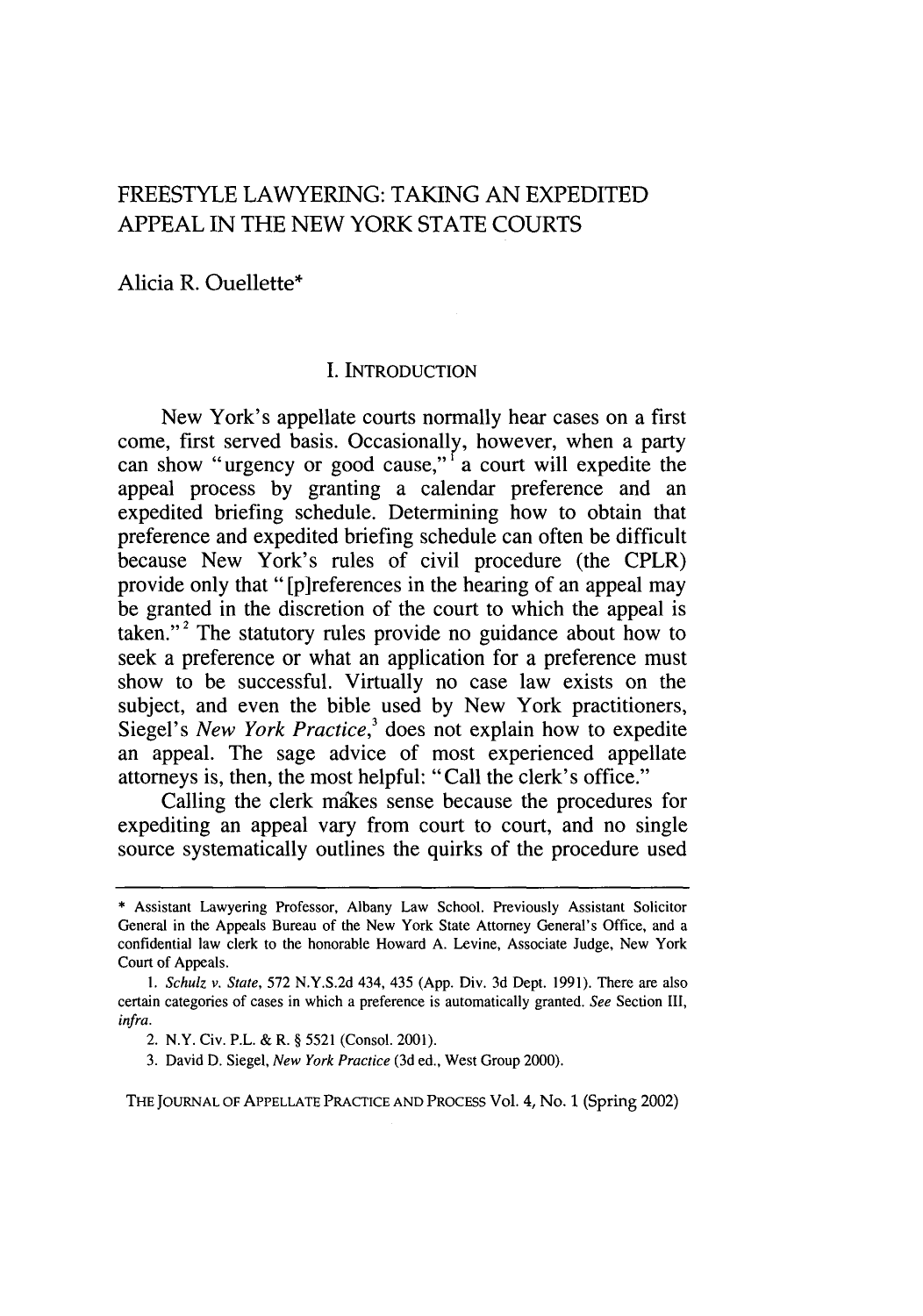by each court. There are some local court rules: The state's top court, the New York Court of Appeals, has an established procedure, as do two of the four intermediate appellate courts. The other two determine the procedure for dealing with emergency matters on an *ad hoc* basis that seems to follow unwritten rules that are known to, and understood by, a select few appellate experts.

In some cases, the preferred procedure is a formal motion to be decided by a full panel. Sometimes, a letter request to the clerk's office is sufficient. At other times, a lawyer must go to the home chambers of an individual judge and ask him or her to sign an order to show cause. Because the preferred procedure for expediting a particular appeal depends upon the court in which the appeal will be heard and the facts of a particular case, New York practitioners must rely on experience, their best guess, or the advice of the clerk's office when determining how to initiate an expedited appeal. Obviously, this situation is not ideal. In the most urgent and stressful cases, practitioners must search around for the appropriate procedure, relying at times on nothing more concrete than the voice at the other end of a telephone.

This article will attempt to provide some guidance to practitioners who wish to expedite an appeal in a New York court by first setting forth the existing rules for the court of appeals and each department of the Appellate Division. It will then set forth the preferred practices in those departments that lack published rules, as best those practices can be discerned from the experience of the author and members of the Appeals Bureau of the New York State Attorney General's Office.<sup>4</sup> It will further examine some instances in which New York appellate courts have granted preferences in order to illustrate the sorts of cases in which the effort to expedite an appeal is likely to be successful. Finally, the article will offer some practical tips for bringing an appeal on an expedited basis, including putting a record together and advising a client on when to expect a decision.

<sup>4.</sup> Any errors or mistakes are the author's alone. The views expressed in this article do not represent the views of the New York State Attorney General's Office.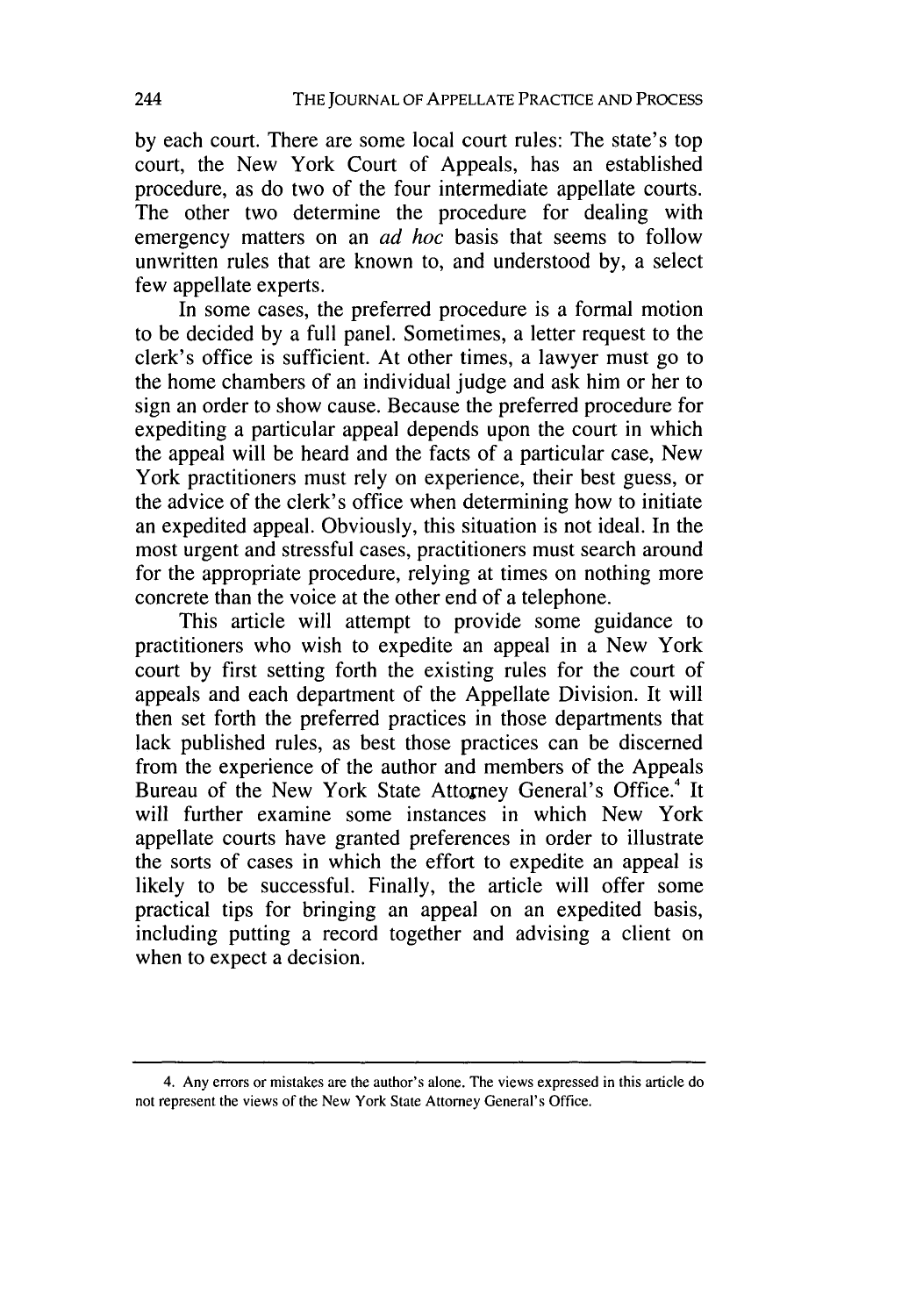## II. HOW TO **SEEK A** PREFERENCE **AND** EXPEDITED BRIEFING **SCHEDULE**

#### *A. The New York Court of Appeals*

The procedure for obtaining a preference from the court of appeals is simple: Write a letter to the clerk of the court with notice to all other counsel whose clients may be affected.<sup>5</sup> The letter must include "(1) a statement of the nature of the case; (2) the jurisdictional predicate for appeal to the Court of Appeals; (3) the state of readiness of the appeal; (4) all relevant dates, such as the dates of orders and judgments below, the notice of appeal or order granting leave, the dates of filing of briefs and papers on appeal; and (5) the reason why a calendar preference is needed and why it should be granted."<sup>6</sup> To obtain the relief sought, the party seeking the preference must make "a written showing of urgency, or potential irreparable harm, or public necessity, and, in all instances, lack of an available alternative remedy."

Although the rules do not explicitly provide for it, practitioners may use the same procedure to obtain an expedited briefing schedule. Indeed, if a case satisfies the court's requirements for obtaining a calendar preference, the normal lengthy briefing schedule<sup> $\epsilon$ </sup> is unlikely to be satisfactory. Thus, the wise attorney includes in her letter to the clerk a request both for a calendar preference and an expedited briefing schedule.

In some cases, practitioners use an alternative procedure that is not provided for in the court's rules. Rather than address the request for a preference to the clerk, those practitioners include a request for a calendar preference and expedited

<sup>5. 22</sup> N.Y. Comp. Codes, R. & Regs. 500.8(b) (2002).

*<sup>6.</sup>* **Id.**

*<sup>7.</sup>* Id.

**<sup>8.</sup>** In an ordinary case, the appellant has sixty days from initiating the appeal in which to file an opening brief, the respondent's brief is due forty-five days after appellant's brief is filed, and the appellant's reply brief is due ten days later. 22 N.Y. Comp. Codes, R. & Regs. 500.5(d), (f) (2002); N.Y. Comp. Codes, R. and Regs. 500.7(a) (2002); *see also* 22 N.Y. Comp. Codes, R. & Regs. 500.1(b)(5) (2002) (allowing additional time if the parties file CD-ROM briefs).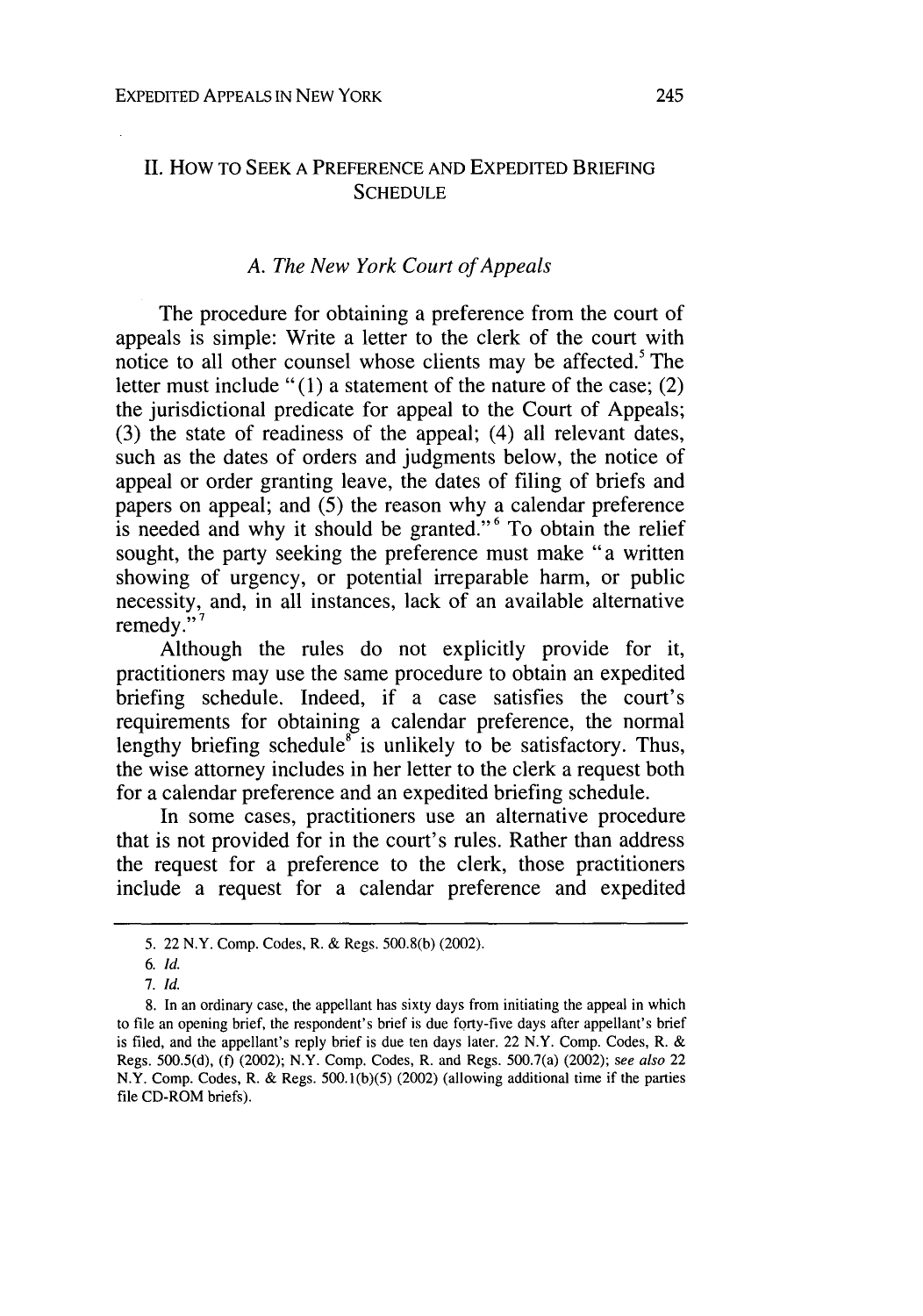briefing schedule in their motions for leave to appeal. This method is useful when the motion for leave to appeal also includes a request that the motion for leave be decided on an expedited basis. The court considers these requests with the underlying motion and grants or denies them as is appropriate.<sup>9</sup>

### *B. The Appellate Division, First Department*

The preferred procedure for obtaining a discretionary calendar preference and expedited briefing schedule for a civil case are less clear in the First Department of the Appellate Division than in the New York Court of Appeals. The first department requires an "application" made on notice to the other parties.<sup>10</sup> There is no further description of what form the application should take, but the rules allow the application to be granted "on good cause shown."" In practice, lawyers making an application generally do so by filing a formal motion.<sup>12</sup> Court rules provide that motions shall be noticed in the time prescribed by CPLR 2214(b)<sup>13</sup> or as "directed by a justice of the court."<sup>14</sup> The rules do not prescribe a procedure for asking a justice of the court to speed up the motion process itself.

In practice, counsel seeking emergency review of an appeal in the first department short cut the time it takes for a motion by invoking the procedure for seeking an interim stay.<sup>15</sup> Under that procedure, the party seeking relief "must inform the clerk at the time of submission whether the opposing party has been notified of the application and whether such party opposes or consents to the granting of the relief sought." <sup>"</sup> The clerk will then assign

*<sup>9.</sup> See e.g. Dist. Council 82, AFSCME v.* Cuomo, 472 N.E.2d 1038 (N.Y, 1984) (granting motion for preference); *In re Emanuel S.,* 571 N.E.2d 79 (N.Y. 1991) (granting motion for leave to appeal, motion for preference, and motion for waiver of filing fees).

<sup>10. 22</sup> N.Y. Comp. Codes, R. & Regs. 600.12(a)(2) (2002).

*II.* **id.**

<sup>12.</sup> The author is unaware of any case in which a letter or oral request for a preference was accepted by the clerk's office.

<sup>13. &</sup>quot;A notice of motion and supporting affidavits shall be served at least eight days before the time at which the motion is noticed to be heard." N.Y. Civ. P. L. & R. § 2214(b) (Consol. 2001).

<sup>14.</sup> N.Y. Comp. Codes, R. & Regs. 600.2(a)(4)(ii) (2002); *see also id.* 600.2(a)(1).

<sup>15.</sup> N.Y. Comp. Codes, R. & Regs. 600.2(a)(7) (2002).

<sup>16.</sup> *Id.*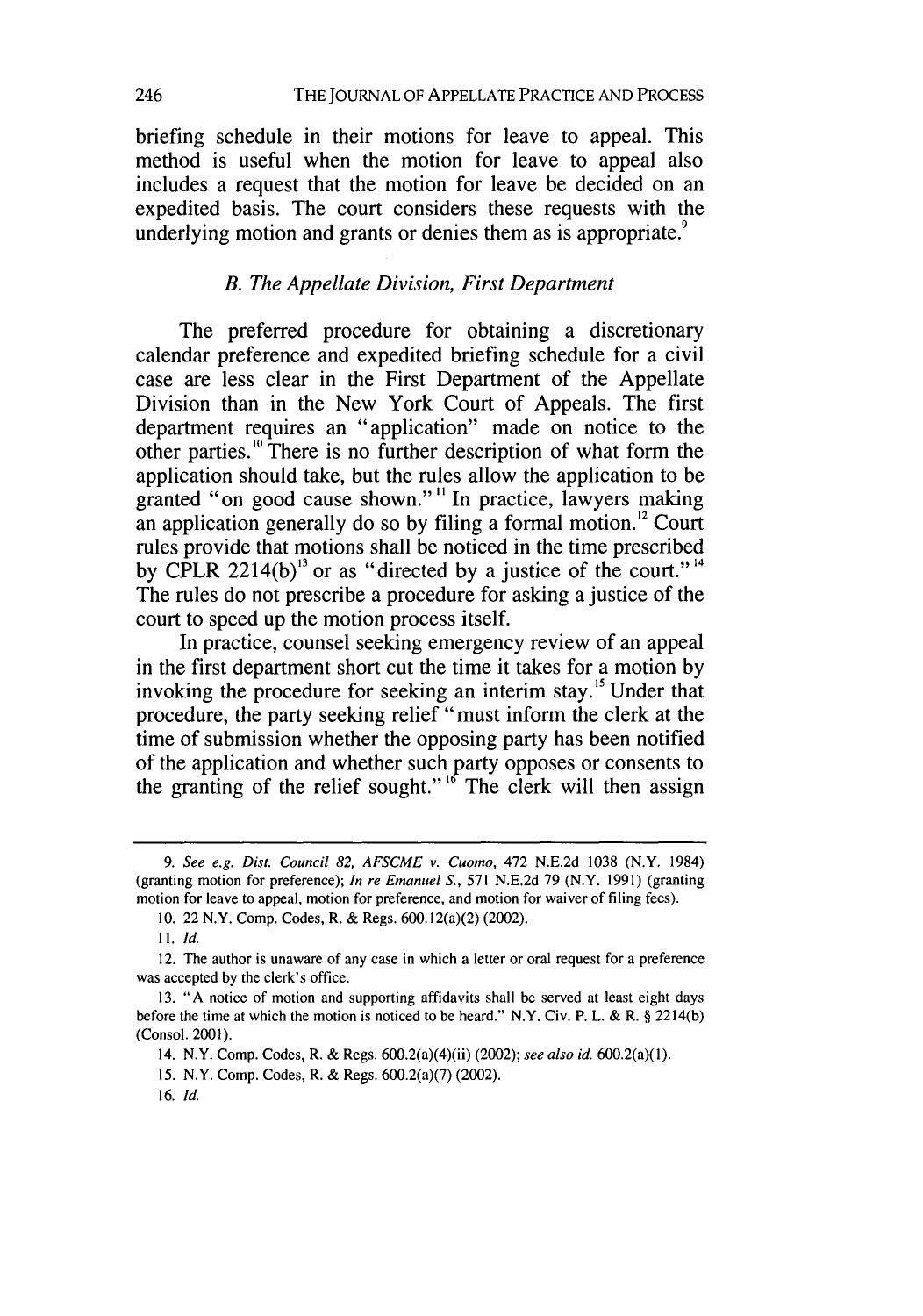the application to a particular justice, who may hear the request and grant relief. On occasion the justice will order the appeal expedited on hearing the initial application for relief without requiring a formal motion, but will in other cases set a return date for the motion. Although the local rules provide that oral argument will not be heard on motions, $17$  applications made directly to an individual justice for emergency relief are often made in person. The resulting in-chambers discussions can give the applicant's attorney an opportunity to make her case as she explains the grounds for the application.

The first department's rules spell out a different procedure for expediting a criminal appeal of an order reducing or dismissing an indictment.'8 In such a case, after the people file and serve a notice of appeal, either party may request, by letter or motion, that the court expedite the appeal. If a request is made, the court will hear the appeal on an expedited basis.<sup>19</sup>

### *C. The Appellate Division, Second Department*

The Appellate Division, Second Department requires the most formal procedure: A preference may be obtained only most formal procedure: A preference may be obtained only "upon good cause shown by a motion directed to the court on notice to the other parties to the appeal."<sup>20</sup> The rules make no special provision for shortening the time it takes to bring a motion for expediting an appeal.<sup>21</sup> The court will, however, hear motions commenced by order to show cause, which, if signed by a justice, can bring the motion for expedited review before the court in days.<sup>22</sup> To obtain the signature on an order to show

<sup>17. 22</sup> N.Y. Comp. Codes, R. & Regs. 600.2(d)(1) (2002).

<sup>18.</sup> *Id.* 600.8(e).

<sup>19.</sup> *Id.* 600.8(e)(2).

<sup>20. 22</sup> N.Y. Comp. Codes, R. & Regs. 670.7(b)(2) (2002).

<sup>21.</sup> *Id.* 670.5(a) (providing that motions shall be made on the eight-day notice period set by CPLR 2214).

<sup>22.</sup> *Id.* 670.5(b) (providing that "[a]ll papers in opposition to any motion or proceeding initiated in the court by an order to show cause shall be filed with the clerk on or before 9:30 a.m. of the return date" and that "[o]n the return date, the motion or proceeding will be deemed submitted to the court"). An order to show cause is a substitute for a notice of motion, which shortens the notice time. *See* N.Y. Civ. P. L. & R. § 2214(d); *see also* Siegel, *supra* n. 3, at §§ 245, 248 ("With an order to show cause the hearing can be brought on at any time the court directs **...** as close as the next day. If the court is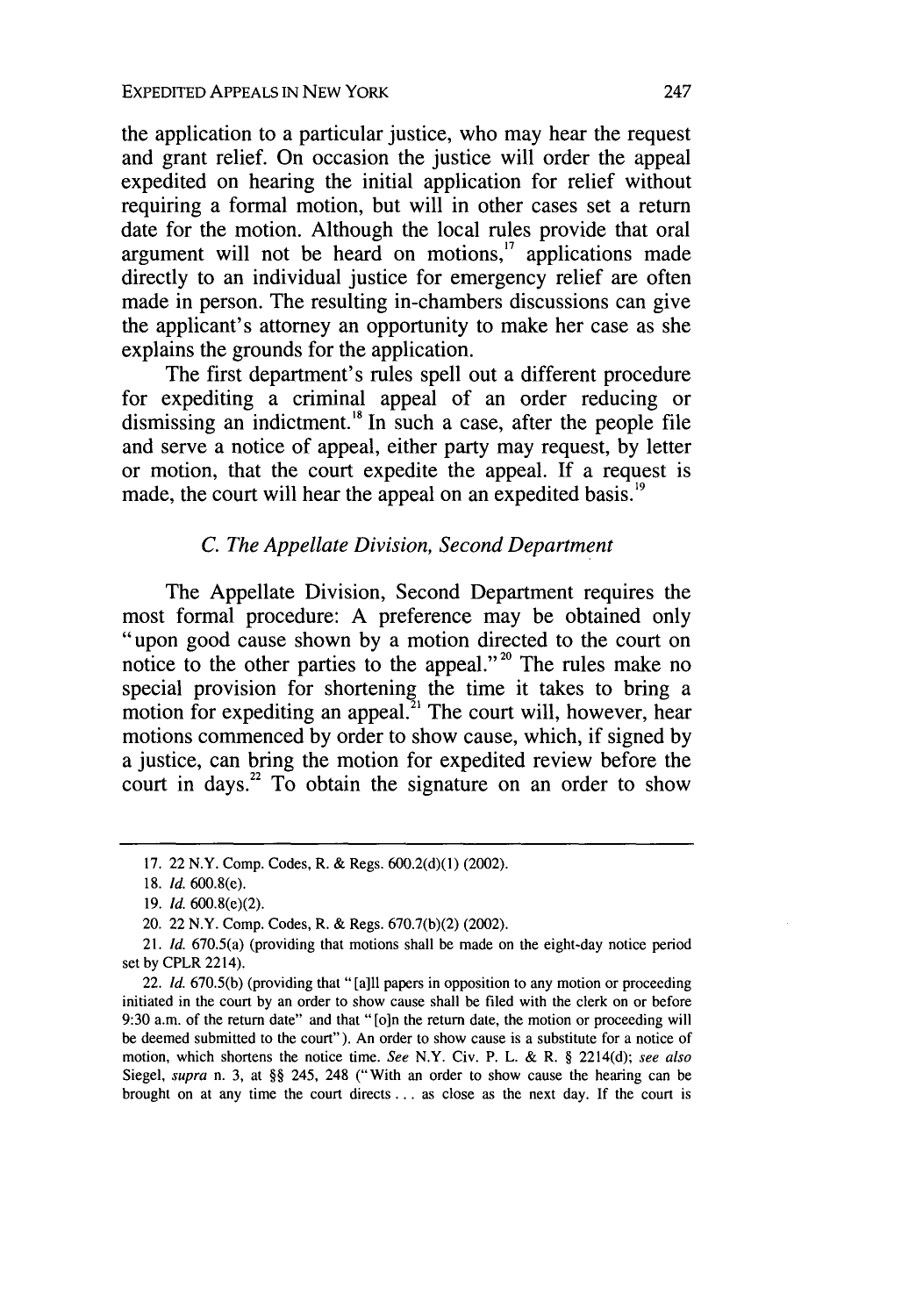cause, counsel will be directed by the clerk's office to an informal hearing in a justice's chambers. Opposing counsel will be notified and given an opportunity to attend. There, the parties will be asked to explain why the judge should or should not sign the order to show case, which will usually involve some discussion of the merits of the underlying appeal. (This can obviously be disconcerting to the newly retained appellate lawyer who has not reviewed the file!) Appellate lawyers in the New York Attorney General's office will often bring the trial attorney to this informal show-cause hearing in order to have available someone capable of discussing the merits of the case if necessary. Private appellate practitioners might do well to consider this strategy.

Like the other departments, the second department has a specific rule for criminal cases. The requirements are straightforward:

Appeals by the people pursuant to CPL 450.20(1-a) shall be granted a preference upon the request of either the appellant or the respondent. The appellant's brief shall include an appendix containing a copy of the indictment, the order appealed from and the decision. The respondent's brief may also include an appendix, if necessary. The appellant shall file, separate from the record, one copy of the grand jury minutes.<sup>2</sup>

#### *D. The Appellate Division, Third Department*

The Appellate Division, Third Department has no set rules for obtaining a discretionary preference in a civil case. Thus, practitioners in the third department will often begin the process by contacting the clerk's office. In some cases, the clerk will accept a letter making the request for expedited briefing and argument.<sup>24</sup> The court treats those letters, although informal, as

convinced there is a real emergency, it can schedule the hearing for a few hours later or in the direst case 'forthwith' the service of the order to show cause.").

<sup>23. 22</sup> N.Y. Comp. Codes, R. & Regs. 670.12(e) (2002).

<sup>24.</sup> E.g. Shulz *v. People,* 585 N.Y.S.2d 801 (App. Div. 3d Dept. 1992) (granting the attorney general's letter request for a calendar preference and an expedited briefing schedule). The respondents used the same procedure to expedite the process in *McDermott v. Regan,* 599 N.Y.S.2d 718 (App. Div. 3d Dept. 1993) and *McCall v. People., 640* N.Y.S.2d 347 (App. Div. 3d Dept. 1996). Telephone Interview with Peter G. Crary,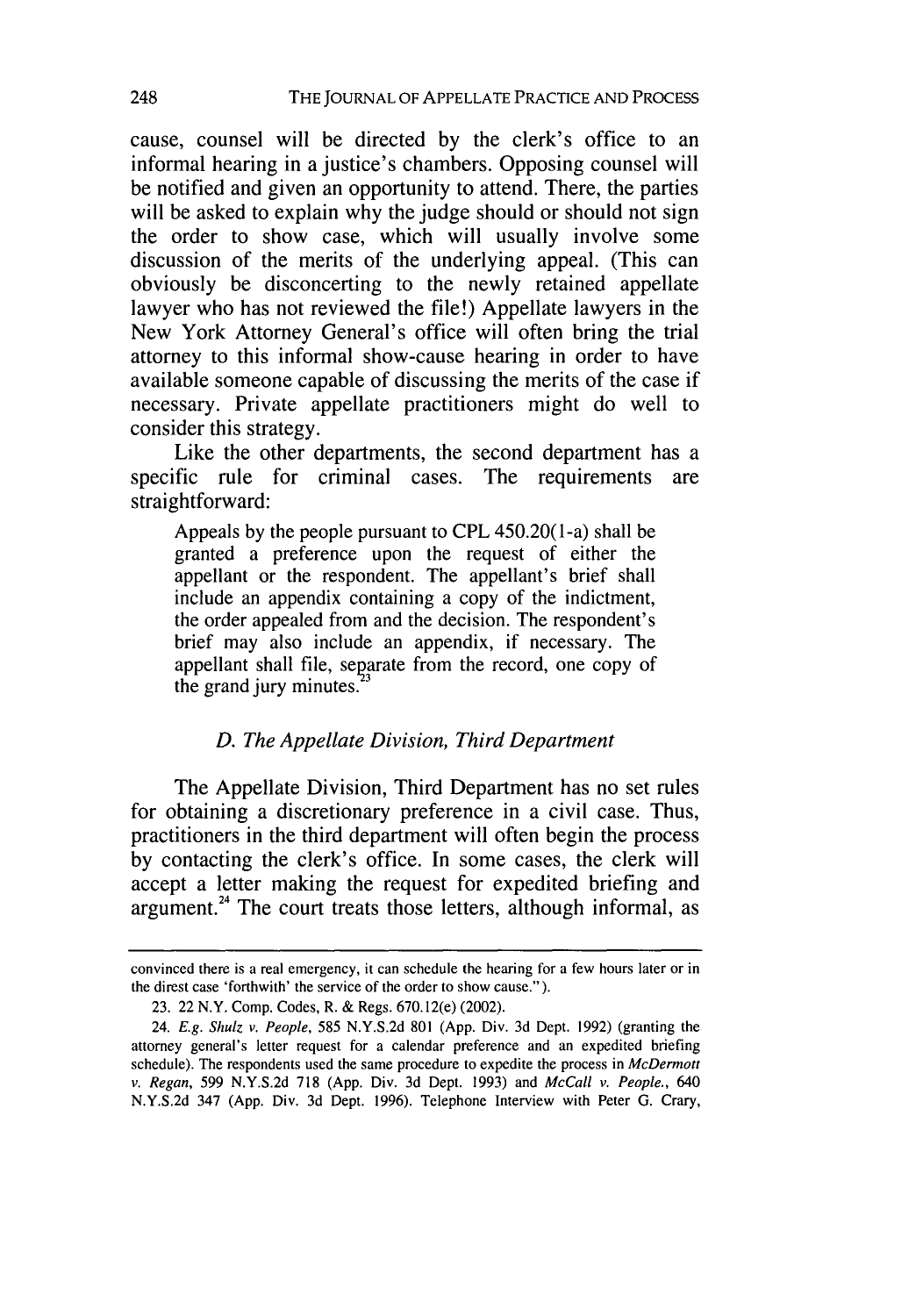motions, and decides them, without hearing, on the motion calendar.

In other cases, especially those in which the party seeking expedited review is also seeking a stay or to vacate a statutory stay, the clerk's office will direct the party to an individual judge. The party may then appear before the judge asking him or her to sign an order to show cause directing the interim relief and the expedition of the appeal.<sup>25</sup> As in the second department counsel invoking this procedure in the third department should be prepared to discuss the merits of the case. In the author's experience, the in-chambers hearing on the order to show cause can often be much longer and more thorough than the formal oral argument on appeal.

Like the other intermediate appellate courts, the third department has special provisions for expediting a criminal appeal. In cases involving orders of a "court reducing a count or counts of an indictment or dismissing an indictment and directing the filing of a prosecutor's information, . . . either party may request that the court expedite the appeal."<sup>26</sup> If a request is made, the court must hear the appeal on an expedited basis.<sup>27</sup>

The third department also has a special provision for expediting appeals in election cases.<sup>28</sup> They are given preference and "shall be brought on for argument on such terms and conditions as the presiding justice may direct upon application of any party to the proceeding."<sup>29</sup> Appeals in proceedings brought pursuant to any provision of the election law may be prosecuted upon a single-copy record and seven copies of a brief and appendix.<sup>30</sup>

30. *Id.*

Assistant Solicitor General, N.Y. State Atty. Gen. Off. (Feb. 14, 2002) (notes on file with author); e-mail from Peter G. Crary to Alicia R. Ouellette, Re: Expedited *Appeals* (Feb. 14, 2002) (copy on file with author). Mr. Crary handled both *McDermott* and *McCall* for the New York State Attorney General's Office.

<sup>25.</sup> Petitioners successfully used this procedure in *Bd. of Educ. of Roosevelt C. Sch.* Dist. *v. Trustees of SUNY,* 723 N.Y.S.2d 262 (App. Div. 3d Dept. 2001), a case handled by the author. There, Justice Spain denied the request to vacate the stay, but expedited the appeal by setting down a very short briefing schedule and setting argument for two weeks from the date of the informal hearing.

<sup>26. 22</sup> N.Y. Comp. Codes, R. & Regs. 800.14(h)(2) (2002).

<sup>27.</sup> *Id.*

<sup>28.</sup> *Id.* 800.16.

<sup>29.</sup> *Id.*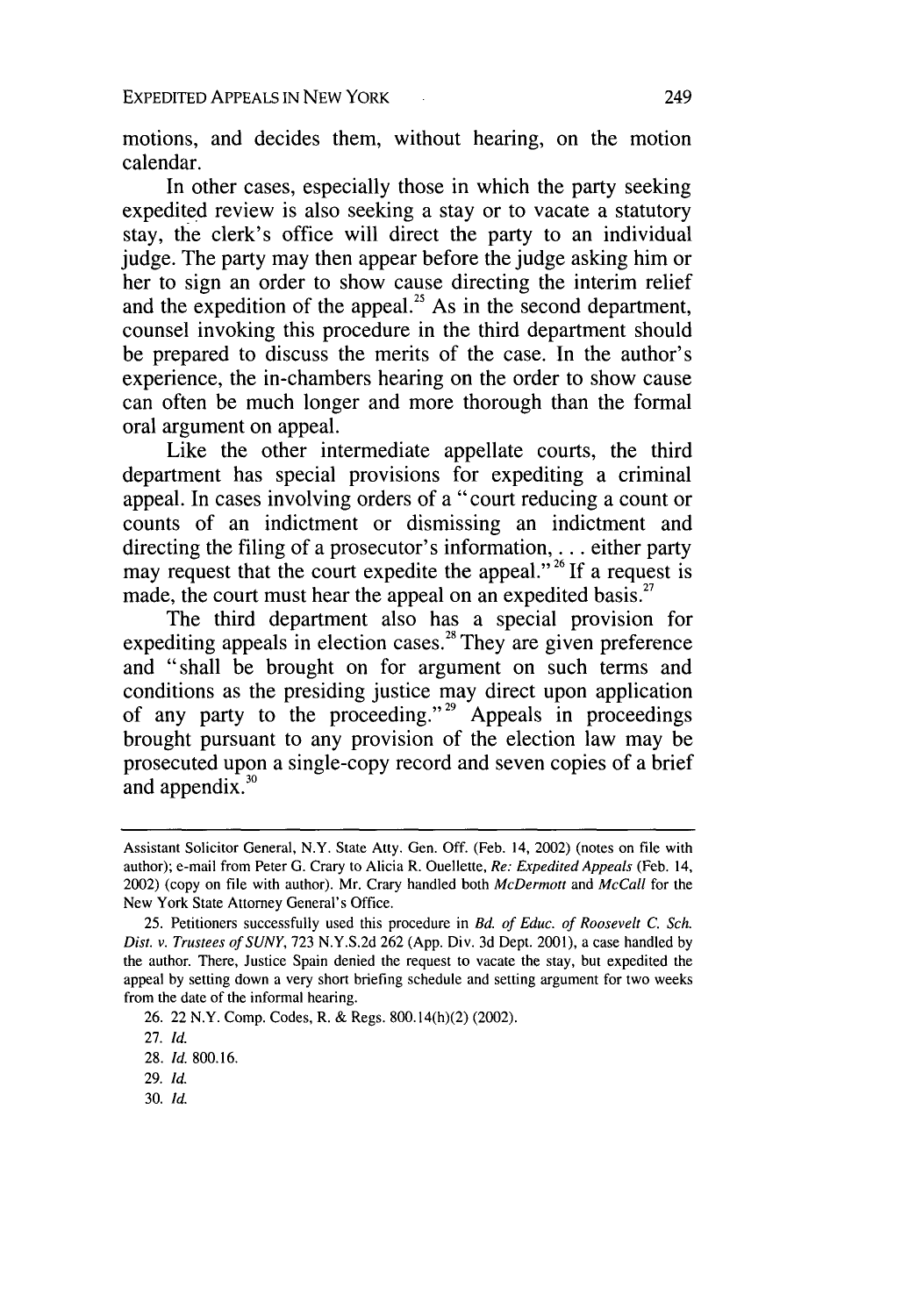#### *E. The Appellate Division, Fourth Department*

The Appellate Division, Fourth Department rules require that a party file and serve a motion to expedite an appeal or proceeding within fifteen days of the date on which the scheduling order is mailed. The motion must be supported by an affidavit "setting forth with particularity the compelling circumstances requiring that the appeal or proceeding be scheduled at the earliest available date." $3<sup>1</sup>$ 

In practice, the fourth department's published procedure is inadequate. Even in the case of an emergency appeal, the parties must wait until the clerk issues a scheduling order to file a motion. Thus, as in the third department, appellate lawyers often invoke the help of the clerk's office to obtain the fastest possible briefing schedule. In at least one case handled by the author, the clerk sent the Attorney General's office, which was seeking to expedite an appeal, directly to a judge's chambers to prevail upon the judge to sign an order to show cause to bring the motion for a preference before the court.<sup>32</sup>

The fourth department rules also expressly provide a preference in election cases, indicating that they "shall be prosecuted upon one original record that has been stipulated to by all counsel or settled by the court from which the appeal is taken, and the original exhibits."33 Upon learning "that an appeal pursuant to the Election Law is to be perfected, the clerk shall expeditiously calendar the appeal and issue a schedule for the filing and service of the record and briefs."  $34$ 

Like the other departments, the fourth department provides a special procedure for expediting the people's appeals in criminal cases:

The request to expedite the appeal may be made after the people file and serve the notice of appeal **....** [A]n order

34. **Id.** 1000.5(b).

<sup>31. 22</sup> N.Y. Comp. Codes, R. & Regs. 1000. **1** 0(d) (2002).

<sup>32.</sup> The case was *Pouliot v. Marzella*, which involved a dying woman who did in fact die before the appeal was heard. Because the case was then moot, the Attorney General's office withdrew the appeal. The case is discussed at <http://www.familydecisions.org/ pouliot.html> (accessed April 29, 2002; copy on file with Journal of Appellate Practice and Process). Its procedural history is set forth in the Attorney General's brief, a copy of which is on file with The Journal of Appellate Practice and Process.

<sup>33. 22</sup> N.Y. Comp. Codes, R. & .Regs. 1000.5(a) (2002).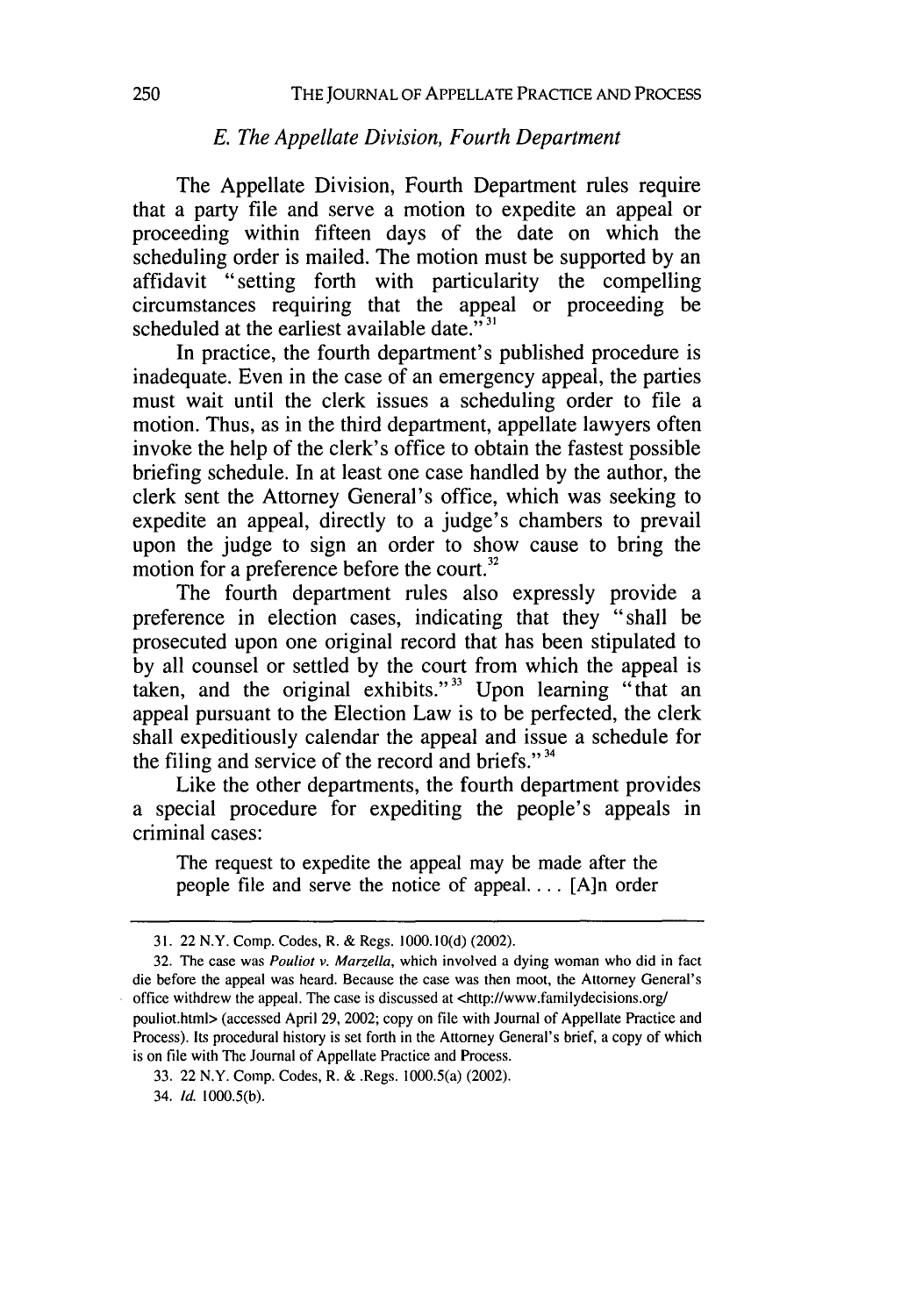shall be issued establishing an expedited briefing schedule and designating a term of court for argument of the appeal, giving a preference to the appeal. The appeal shall be expeditiously determined.<sup>3</sup>

## III. PARTICULAR CASES: WHEN A NEW YORK COURT MUST (OR Is LIKELY TO) EXPEDITE AN APPEAL

In most cases, New York courts have absolute discretion to grant or deny a preference intended to advance the hearing of an appeal. In certain cases, however, statutory rules require expedited treatment of a particular appeal. For example, a 1991 procedural statute requires that a preference be granted in certain family court proceedings that involve juvenile delinquency, persons in need of supervision (PINS), dependent children in foster care, child protective proceedings, and permanent neglect proceedings.<sup>36</sup> The Family Court Act provides for a preference in child-abuse proceedings.<sup>37</sup> The third and fourth departments of the appellate division explicitly recognize that election cases shall be given a preference." All four departments of the appellate division give a preference to criminal appeals brought by the people.<sup>39</sup> If the appeal is entitled by law to a preference, any party can serve and file a demand for a statutory preference, setting forth the provision of law relied upon for the preference.<sup>40</sup>

Even in cases in which the appellate courts are not required to grant preferences, there is some predictability as to when courts will grant them. Not surprisingly, the courts appear to be more inclined to grant preferences in cases in which irreparable harm will result if the question at issue is not promptly resolved. Indeed, all the courts seem to have implicitly adopted the standards set forth by the court of appeals: To obtain the relief

<sup>35.</sup> *Id.* 1000.7(a), (b).

<sup>36.</sup> N.Y. Civ. P.L. & R. § 5521(b) (Consol. 2001).

<sup>37.</sup> N. Y. Fam. Ct. Act § 1112 (Consol. 2001).

<sup>38.</sup> *See* 22 N.Y. Comp. Codes, R. & Regs. 800.16 (2002); 22 N.Y. Comp. Codes, R. & Regs. 1000.5 (2002).

<sup>39.</sup> See supra nn. 18-19, 23, 26-27, 35 and accompanying text.

<sup>40.</sup> See 22 N.Y. Comp. Codes, R. & Regs. 600.12(a)(1) (2002); 22 N.Y. Comp. Codes, R. & Regs. 670.7(b)(1) (2002).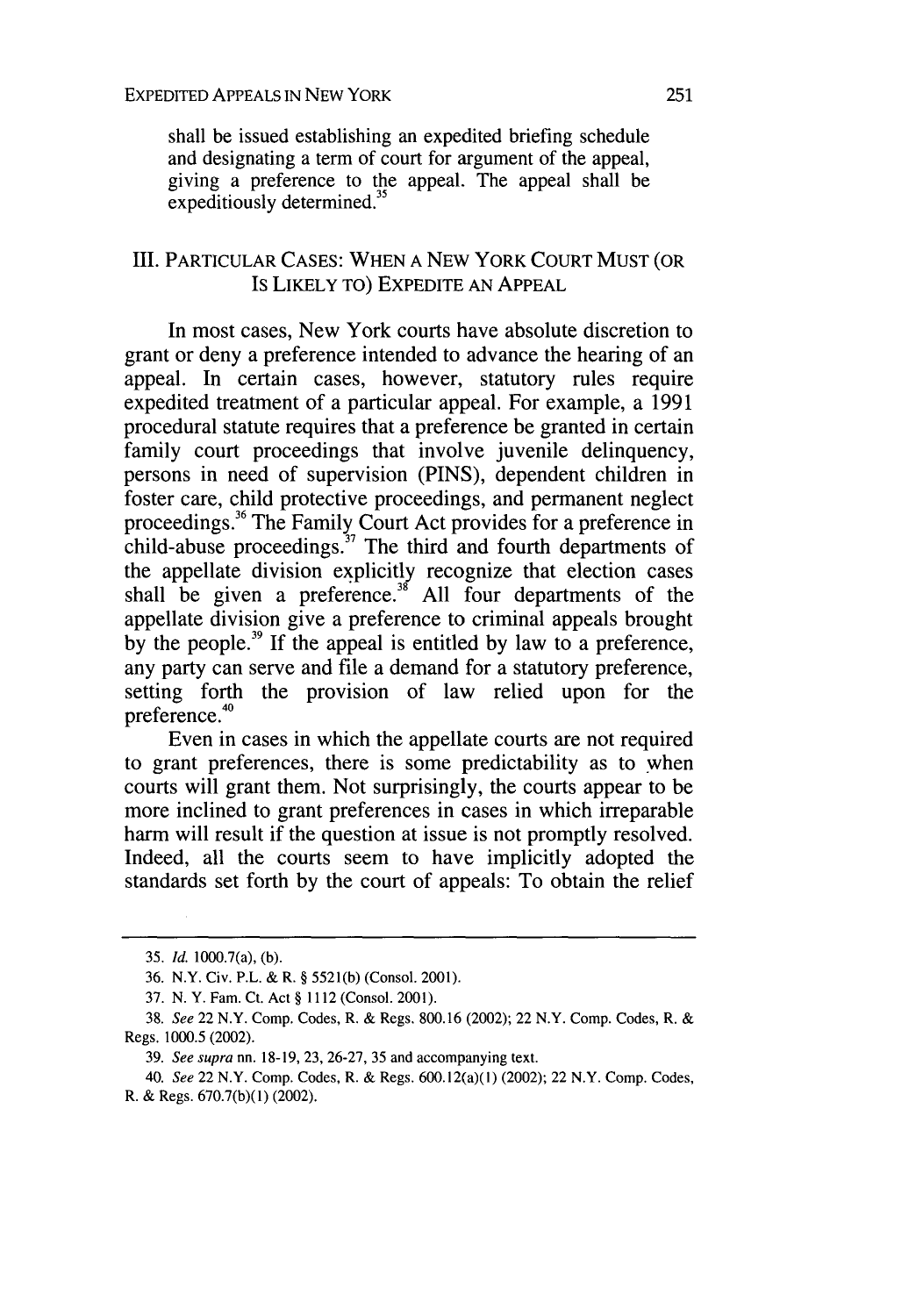sought, the party seeking the preference must make "a written showing of urgency, or potential irreparable harm, or public necessity, and, in all instances, lack of an available alternative remedy."<sup>41</sup> Thus, for example, New York courts have granted preferences where the appellant alleged that children's education would suffer during the appeal process,<sup>42</sup> where the appellant alleged that the State would illegally spend millions of dollars belonging to New York pensioners before the appeal could be decided, $4^{\circ}$  where a juvenile alleged an ongoing violation of his right to due process,<sup>44</sup> and where the appellants alleged harm to children would occur.<sup>45</sup>

## IV. AFTER THE COURT SPEEDS THINGS UP: PERFECTING THE APPEAL

None of New York's appellate courts provide a special procedure for hastening the process of perfecting the appeal. The regular rules for filing a record, including the transcript of any hearing or trial, apply. Thus, the party seeking to expedite the appeal, usually the appellant, must scramble to put together the record and obtain transcripts of the trial quickly enough to move the case along without undue delay. As preparing to proceed on a fully reproduced record takes valuable time, it often makes sense for the appellant in an expedited appeal to take advantage of the alternative appellate routes: the appendix system<sup>46</sup> or the "statement in lieu of record on appeal."47 A third option is to ask the court, when first applying to expedite the appeal, for permission to file the appeal on the original record. This

45. E.g. *In* re Emanuel S., 571 N.E.2d at 79.

<sup>41. 22</sup> N.Y. Comp. Codes, R. & Regs. 500.8(b) (2002).

<sup>42.</sup> Roosevelt **C.** Sch. Dist., 723 N.Y.S.2d at 262.

<sup>43.</sup> See **McDermott,** 599 N.Y.S. at 718; McCall, 640 N.Y.S.2d at 347.

<sup>44.</sup> People ex rel. Kaufmann *v.* Davis, 393 N.Y.S.2d 746 (App. Div. 2d Dept. 1977).

<sup>46.</sup> See N.Y. Civ. P.L. & R. § 5528(a)(5) (Consol. 2001) (providing that the appendix is to contain "only such parts of the record **...** as are necessary to consider the questions involved, including those parts the appellant reasonably assumes will be relied upon **by** the respondent").

<sup>47.</sup> See N.Y. Civ. P.L. & R. § 5527 (Consol. 2001) (indicating that the statement option is appropriate when "the questions presented **by** an appeal can be determined without an examination of all the pleadings and proceedings," and describing the required contents); see also Siegel, supra n. 3, at § 539.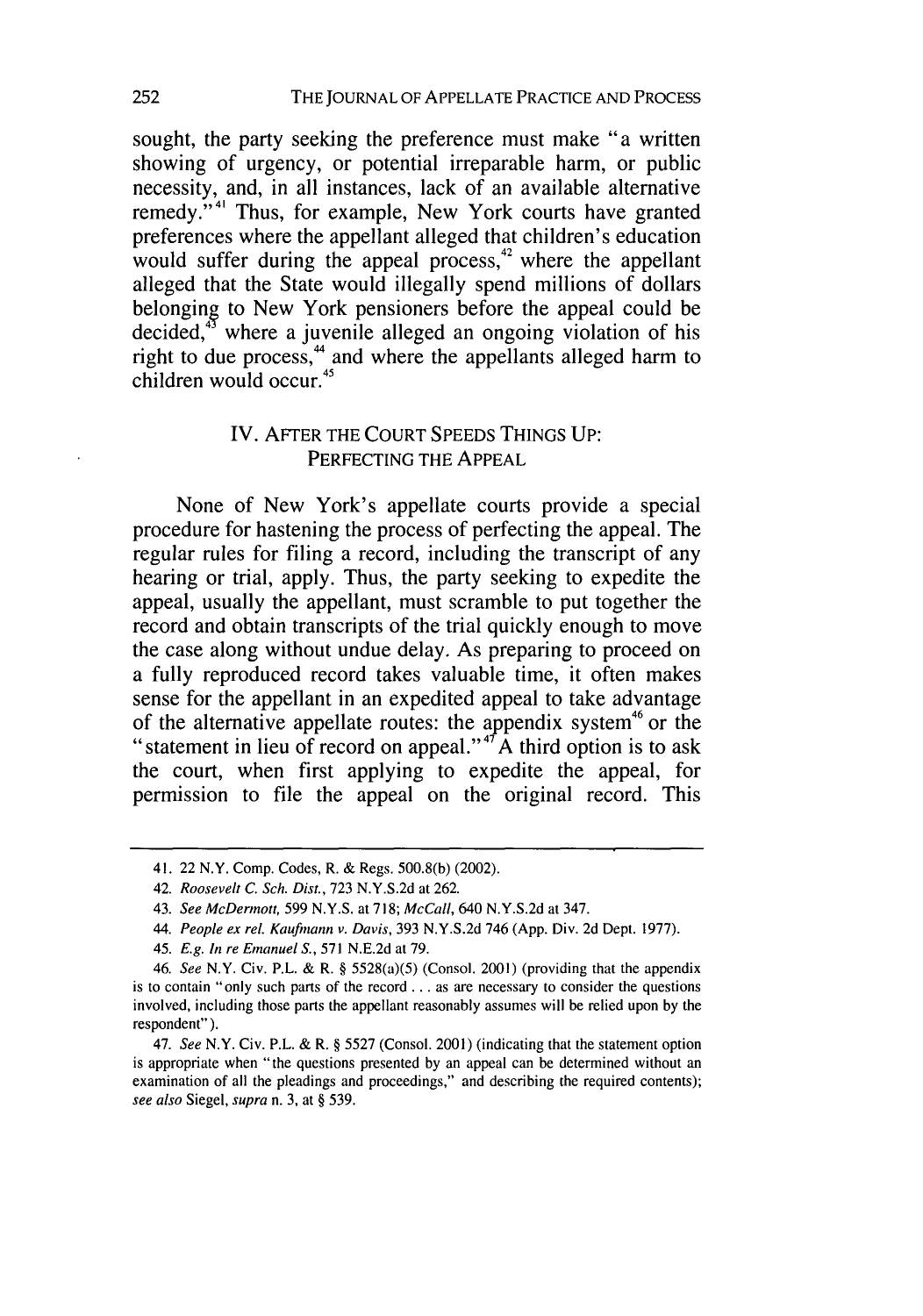procedure eliminates the need to make multiple copies of a record, thereby speeding the process considerably. Indeed, the courts specifically provide that expedited criminal appeals should be heard on the original record.<sup>48</sup> In extreme cases, the court of appeals can allow an expedited appeal to be heard on the appellate division briefs and record.<sup>49</sup> By invoking a truncated procedure with which the courts are familiar, the harried practitioner who must comply with an expedited briefing schedule in an emergency matter can eliminate some of the work needed to perfect the appeal, and so get it before the court more quickly.

### V. WHEN TO EXPECT A DECISION

The grant of a preference does not ensure a speedy decision. In some cases, particularly election cases, the courts will hear and decide a case in a matter of days.<sup>50</sup> In other situations, though, the court might sit on appeal for months before issuing a decision in a particular case, despite having granted a preference in **it."5**

<sup>48.</sup> For example, the first department's rules provide that

<sup>[</sup>t]he people shall file nine copies of a brief and an appendix, which shall include a copy of the indictment and the trial court's decision and order. The respondent shall file nine copies of a brief and, if necessary, an appendix. One copy of the brief and appendix shall be served on opposing counsel.... The appeal may be taken on one original record, which shall include copies of the indictment, the motion papers, the trial court's decision and order, and the notice of appeal.

<sup>22</sup> N.Y. Comp. Codes, R. & Regs. 600.8(e)(3)(i), (ii) (2002). Similarly, the third department's rules for criminal appeals brought by the people provide that "[tlhe appeal may be taken on one original record, which shall include copies of the indictment, the motion papers, the trial court's decision and order, and the notice of appeal." 22 N.Y. Comp. Codes, R. & Regs. 800.14(h)(3) (2002).

<sup>49.</sup> E-mail from Peter G. Crary to Alicia R. Ouellette, Expedited *Appeal Article* (May 3, 2002) (copy on file with author). Mr. Crary, who handled the case, noted that the Comptroller requested that relief in *McCall,* 640 N.Y.S.2d at 347. The Attorney General opposed the request, and it was denied. The case then settled.

<sup>50.</sup> See, for example, *Cipolia v. Golisano,* in which leave to appeal was granted on October 25, argument was held on October 26, and a decision was issued on October 28. *See Cipolia v. Golisano,* 645 N.E.2d 1215 (N.Y. 1994) (indicating that leave to appeal was granted on October 25); *Cipolia v. Golisano,* 643 N.E.2d 514 (N.Y. 1994) (indicating that argument was held on October 26, and that the decision was issued on October 28).

<sup>51.</sup> *E.g. In re Dana G.M.,* 651 N.E.2d 920 (N.Y. 1995). Although the court granted this case a calendar preference and heard argument less than a month after leave was granted on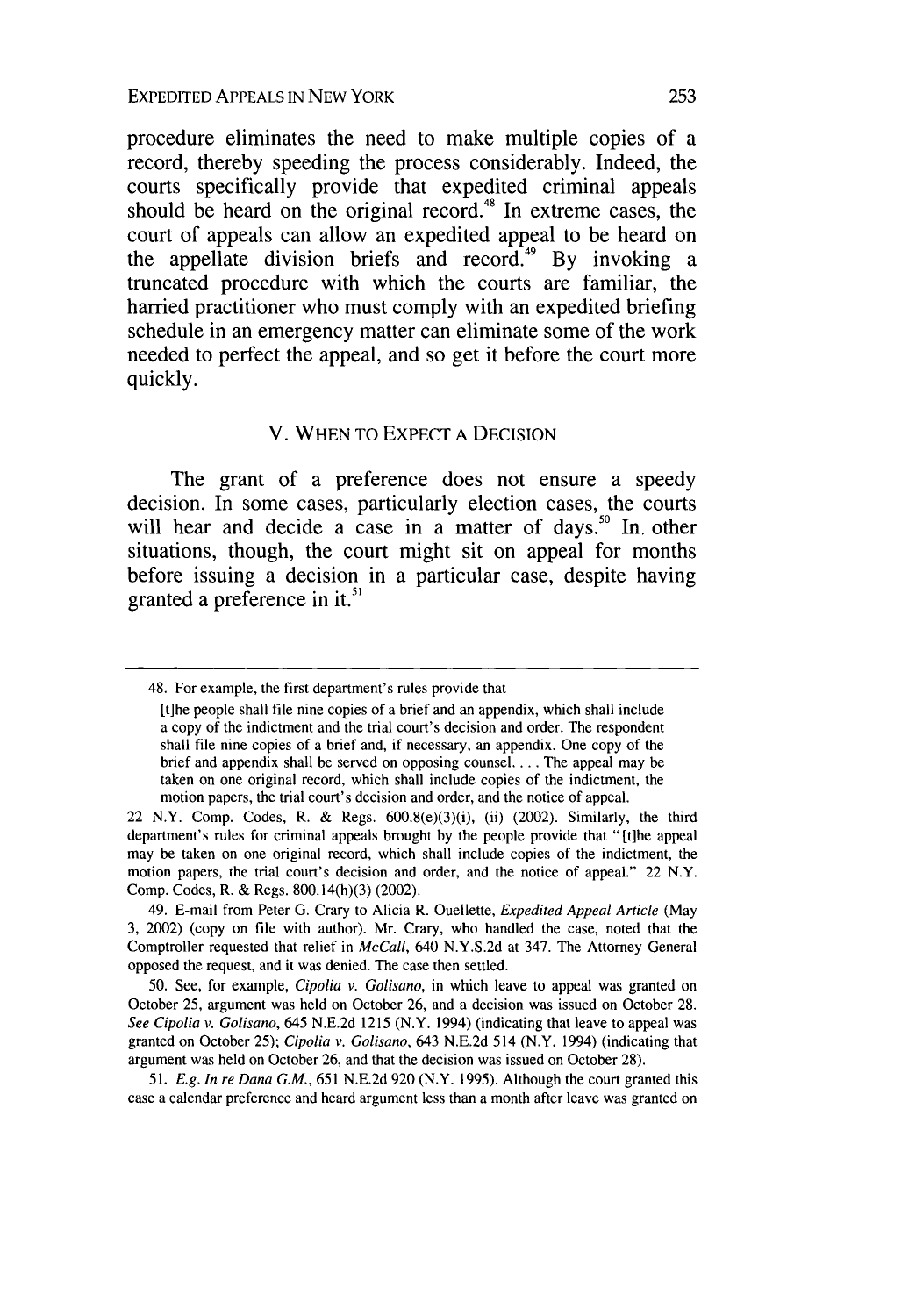The court of appeals decides very few cases in less than a month from the date of the argument. Under normal circumstances, the court hears an argument during one session of its argument calendar, which lasts for a week or two every month from September to June, and issues a decision during the next month's session. The same pertains to most appeals heard on an expedited basis. Thus, expediting the appeal shortens the lawyers' deadlines, but not those that apply to the judges. Although this means that the case may not progress as quickly as the parties would like, it can at least yield a faster decision than they would be likely to secure using the briefing schedule for ordinary cases.<sup>52</sup>

The appellate divisions are even less predictable. Although they sit more regularly than the court of appeals, these intermediate courts will only rarely decide a case in days or hours. More often it takes them weeks or months. The attorney anxiously waiting for a decision has no way to know when a case pending in one of the appellate divisions' departments will be decided. And calling the clerk's office will not help at this stage. Experience indicates that the clerk will simply direct the attorney to check the daily decision lists.

#### VI. CONCLUSION

Expediting an appeal in the New York courts is something of an art. The rules provide direct guidance in relatively few situations, so the attorney pursuing an expedited appeal in New York should consult the clerk of the relevant court (and perhaps an experienced appellate attorney) for guidance. If the case falls into one of the categories in which courts are required to expedite appeals, the attorney should take full advantage of the procedures sanctioned by the rules. In other cases, she should make every effort to characterize the case as one in which irreparable harm will result if the court fails promptly to hear and decide the appeal. Once a request for expedited treatment is granted, the attorney should consider submitting the case on less than a full appellate record, so that she can get it before the court

May 9, 1995, it did not hand down a decision until November 1995. *In re Dana G.M.,* 660 N.E.2d 397 (N.Y. 1995).

<sup>52.</sup> *See supra* n. 8.